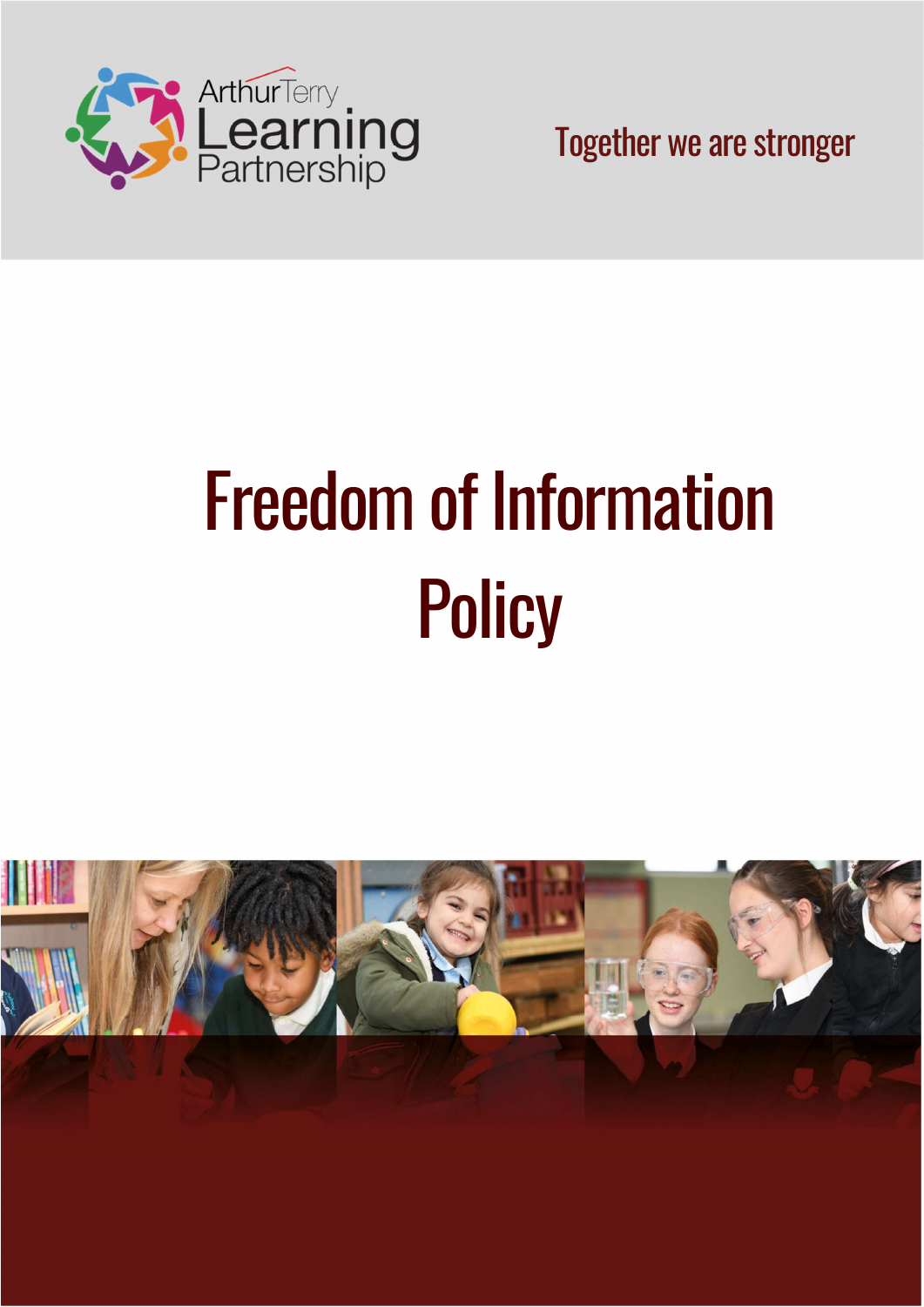# Document Control

| <b>Author/Contact:</b>       | Nicky Lawton - DPO<br>Tel: 0121 323 2221<br>Email: DPO@atlp.org.uk                                                                       |
|------------------------------|------------------------------------------------------------------------------------------------------------------------------------------|
| <b>Version</b>               | 02                                                                                                                                       |
| <b>Status</b>                | <b>FINAL</b>                                                                                                                             |
| <b>Updated</b>               | May 2022                                                                                                                                 |
| <b>Related Policies</b>      | Freedom of Information Publication Scheme<br><b>GDPR Policy</b><br><b>GDPR Pupil Privacy Notice</b><br>ATLP Protection of Biometric Data |
| <b>Review Date/Frequency</b> | Review Bi annually - May 2024                                                                                                            |
| <b>Approved/Ratified By</b>  |                                                                                                                                          |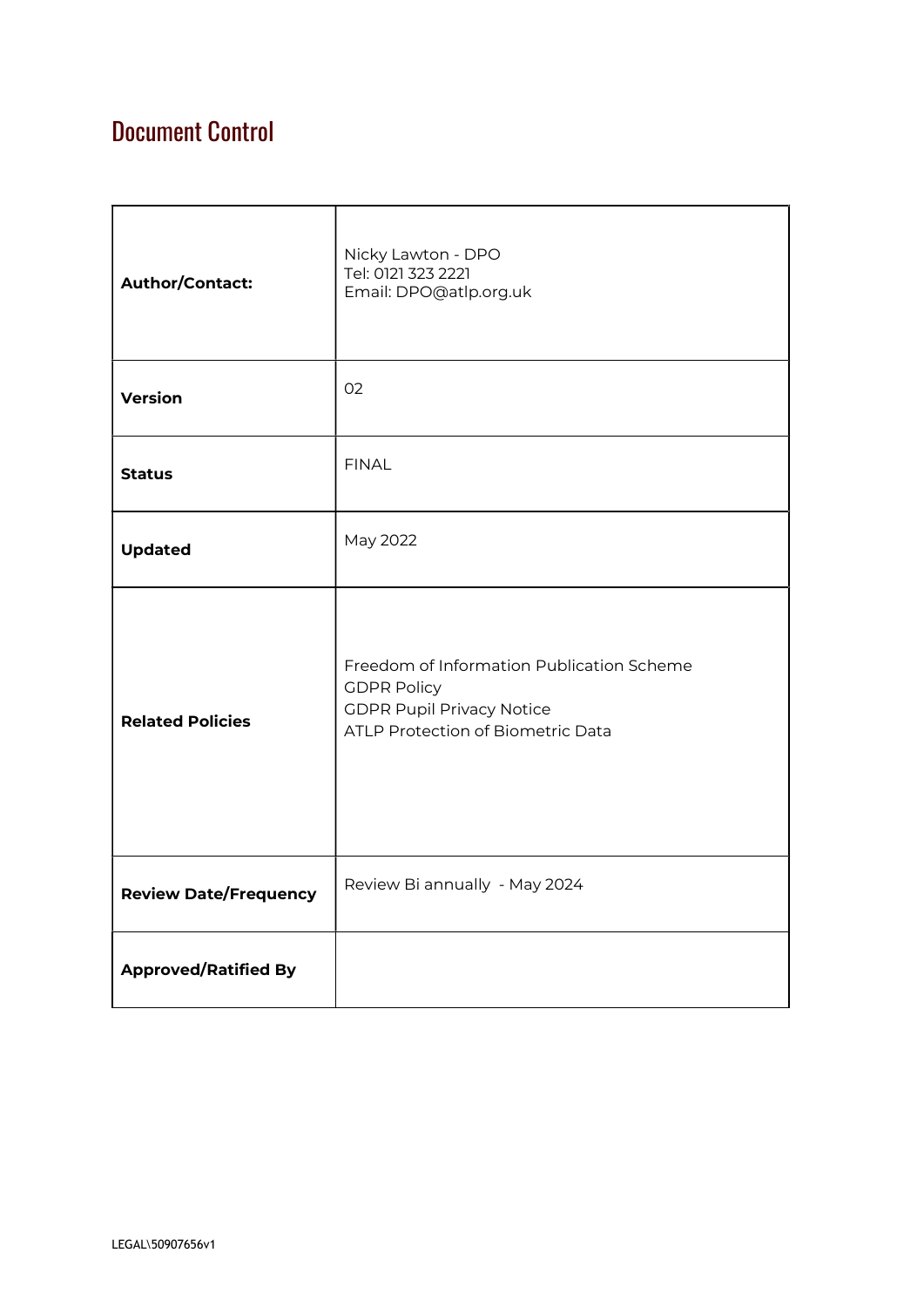# 1 Introduction

- 1.1 This policy covers requests for information under the Freedom of Information Act 2000 ("FOIA"). It also covers enquiries relating to matters under the Environmental Information Regulations 2004 ("EIR"), namely enquiries about air, water, land, natural sites, built environment, flora and fauna, and health, and any decisions and activities affecting any of these.
- 1.2 This policy does not cover enquiries or subject access requests under the Data Protection Act 2018 or the UK General Data Protection Regulation i.e. where the enquirer asks to see what personal information The ATLP (the "Trust") holds about them. These enquiries will be dealt with under the Data Protection Policy which can be found on the ATLPwebsite. Each school within the Trust will handle such requests directly.

## 2 Responsibilities of the ATLP

2.1 The ATLP understands its responsibilities in relation to FOIA and is committed to applying them. This policy is designed to set out the ways that persons can access their rights to information.

#### 3 Publication Scheme

3.1 The ATLP has adopted the Information Commissioners' Office model publication scheme. Further details on what the ATLP provides access to can be found on the ATLP's website https://atlp.org.uk/about/public-information/

## 4 Right of Access

- 4.1 Any person can make a freedom of information request for information that the ATLP holds. The request must be in writing (which can include email) and state the requestor's name and correspondence address (including email address). It should clearly describe the information being requested with enough detail to enable us to identify and locate the information. Where a request is for environmental information which can be released under the EIR, this request can be made verbally. We would request however that any request is made in writing as set out in 4.2 below.
- 4.2 In order to process your request as quickly as possible, each school will manage and oversee FOIs that relate to their individual school. Please contact each school directly to submit a request. For requests that are related to the whole Trust, please submit this to the DPO via email to: dpo@atlp.org.uk. or by post to:

F.A.O DPO The Arthur Terry School Kittoe Road Sutton Coldfield B74 4RZ

4.3 A response will be provided as soon as possible but in any event within 20 school days (or 60 working days, if shorter) for information provided under FOIA. Where